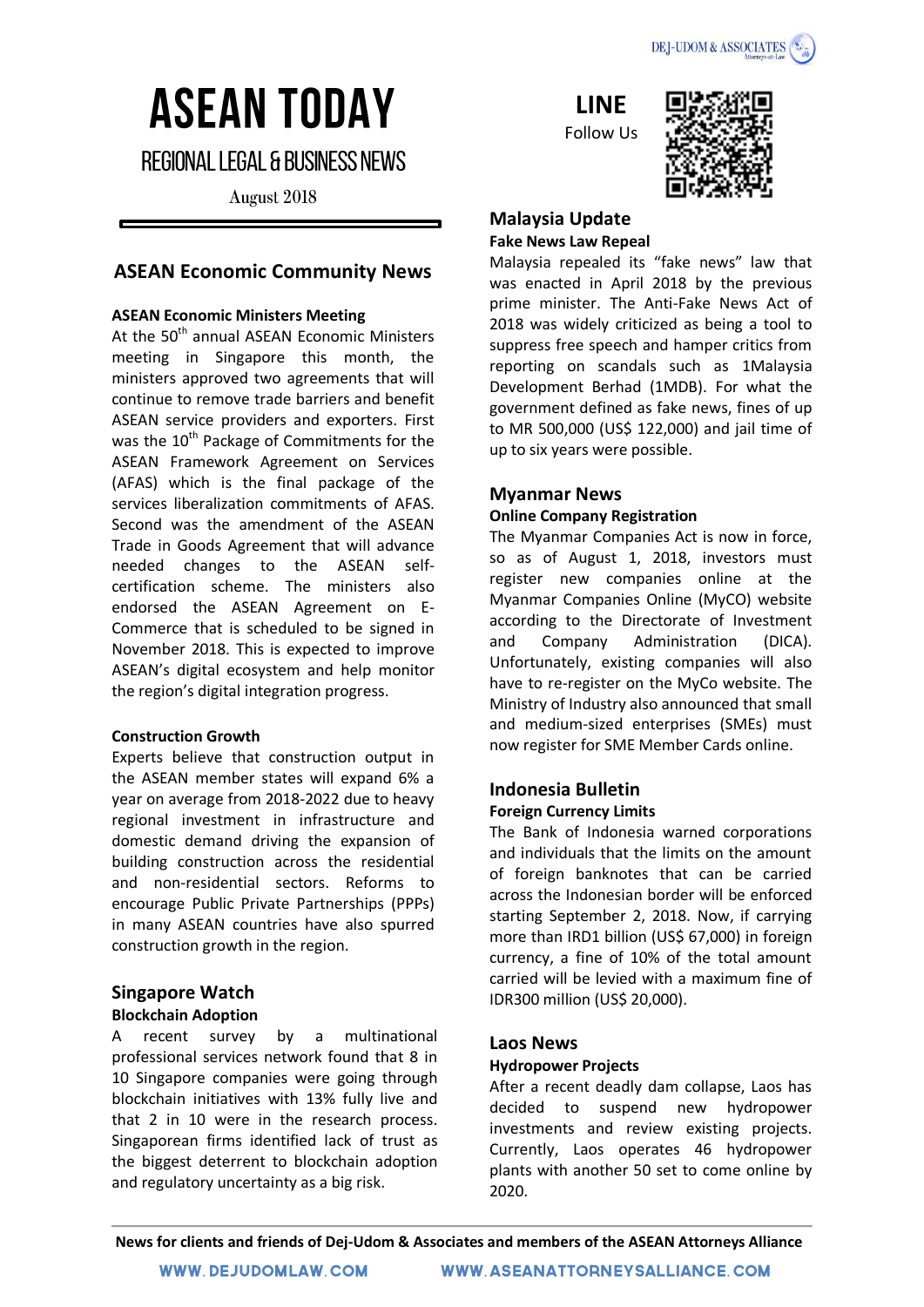# **THAILAND LEGAL REVIEW**

## **Corporate Law News**

#### **DBD e-Certificate File**

The Department of Business Development (DBD) has launched a new electronic service, the DBD e-Certificate File. Under the service and at this initial stage, the DBD will provide e-Certificate issuance for any juristic persons registered with the DBD: registered ordinary partnership, limited partnership, limited company, or public limited company, at a cost of 200 baht per application. Information of said e-Certificate will contain basic corporate information including the name of the partner and amount of contribution, name of director, power of director, name of managing partner, limitation of power of managing partner, registered capital, and registered capital together with paid-up capital. However, information relating to dissolution registration and foreign companies under the Foreign Business Act B.E. 2542 is not yet available. The e-Certificate with the Registrar's digital signature will be deemed as an official copy and can be verified for accuracy through QR code or reference number via the DBD's website for up to one month from the issue date. Printouts shall be deemed as duplicates. The service started on August 15, 2018 and will be very useful as it will reduce travel time and expenses and cut down on paper consumption.

# **Immigration Update New BOI Requirements**

On Friday, August 31, 2018, Thailand's Board of Investment announced new requirements for work permits and visas that will come into effect on September 1, 2018.

1) An Approved Position in the Single Window System will remain in the system after the cancellation of a foreign employee only if the job position is valid for more than 90 days. Previously, the job position was automatically removed when submitting a cancellation application for a foreign employee in the BOI E-expert system. Now, instead of having to spend the time requesting a new position, a company can hire a new employee to replace the same job title position and simply fill the new employee into the available position.

However, the replacement must be qualified for the job title position.

2) When filing a candidate nomination application under an Engineer position, the candidate must have an engineering degree. Other degrees are not acceptable.

3) When filing a candidate nomination application under Software, Programmer or any specific IT area positions, in addition to their education certificate, the candidate must submit any related software, programning, or IT certificates that relate to the job title approved by the Board of Investment.

## **Tax News**

#### **Expenses for Persons with Disabilities**

Revenue Department Order Por. 157/2561 Re: Expense according to Person with Disabilities Employment Act B.E. 2550 for Corporate Income Tax became effective on August 20, 2018. The new order amends the previous order and extends the definition of subcontracting or services contracting for disability employment for public charity or public interest in relation to a) Government agencies relating to the National Government Organization laws, b) The Thai Red Cross Society, c) Monasteries, d) Hospitals affiliated with government sectors, or e) Government and private schools including institutions of higher education. From the aforementioned activities, employers and establishment owners are able to apply such expenses for the computation of net profits for corporate income tax.

#### **Tax Subsidy for Political Party Donation**

The Notification of the Director-General of Revenue Department on Income Tax Subsidy for a Political Party will come into force for the filing of personal income tax returns from the tax year B.E. 2562 (2019) onwards. The Notification prescribes the rules and procedures on tax subsidy relating to the Organic Act on Political Parties B.E. 2560 (2017). Under it, a tax payer with the declaration of intention of donation of tax payable to a political party must be an individual with Thai citizenship. However, such donation shall be made to a registered political party in that tax year with the